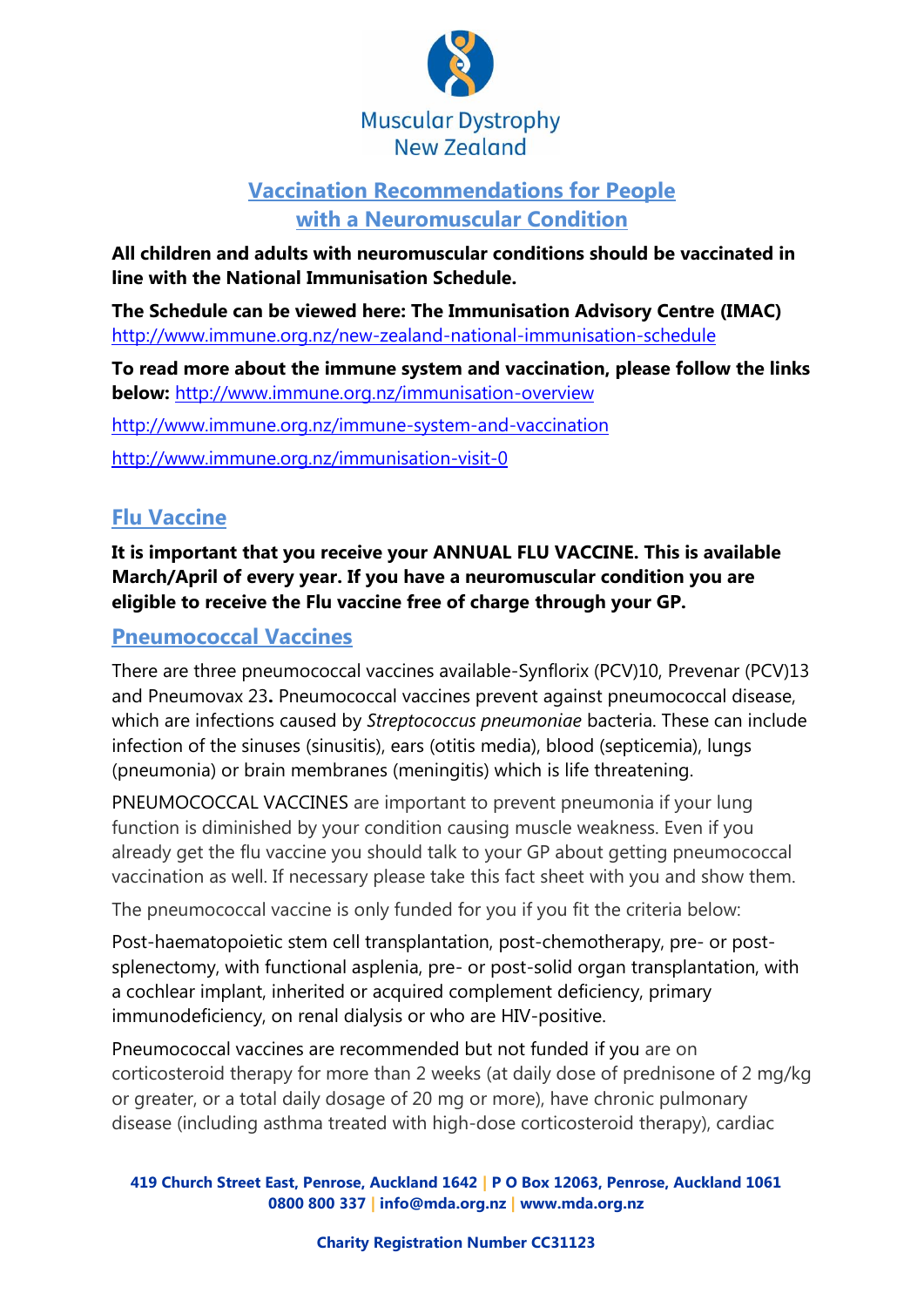

disease with cyanosis or failure, diabetes, or if you have had one previous episode of pneumococcal disease or if you are aged 65 years and older.

MDA strongly believes that Pneumoccocal vaccine should be funded for neuromuscular patients and is lobbying to achieve this. In the meantime MDA will fund the **Pneumovax 23** vaccine for you. Request that your doctor send the invoice directly to info@mda.org.nz or if you have already paid for the vaccines, MDA will reimburse you the costs. Please keep your invoice/receipt from your medical center and email us at [info@mda.org.nz.](mailto:info@mda.org.nz)

Prevenar (PCV13) is currently funded for infants as part of the Immunisation Schedule, however as of July 2017 will be replaced by Synflorix (PCV10). Infants receive four doses at 6 weeks, 3 months, 5 months, 15 months or will receive relevant catch-up up to the age of 5 years.

The recommended doses of Prevenar 13 for individuals at high risk are as follows:

- 1. One dose if aged 18 months to 18 years if they have previously received four doses of PCV10;
- 2. Up to an additional four doses (as appropriate) for (re-)immunization of patients, the number of doses determined by the age at first presentation.

The recommended doses of Pneumovax 23 for individuals at high risk are as follows:

- 3. Up to two doses are funded for high risk children aged 2 years to 18 years
- 4. Up to Three doses if aged 18 years or older, the number of doses determined by the age at first presentation.

You can have your flu vaccine and pneumococcal vaccine on the same day or two or more days apart to reduce risk of fever, particularly in children.

It is recommended that you receive both Prevenar 13 and Pneumovax 23 for maximum protection. Prevenar 13 should be given first, followed by Pneumovax 23, 8 weeks later. A second dose of Pneumovax 23 can be given 5 years later, and a third and final dose at the age of 65 years.

**Follow the link below to the IMAC Pneumococcal Disease Fact Sheet**  [http://www.immune.org.nz/sites/default/files/factsheets/DiseasePneumococcalImac2](http://www.immune.org.nz/sites/default/files/factsheets/DiseasePneumococcalImac20160408V01Final_5.pdf) [0160408V01Final\\_5.pdf](http://www.immune.org.nz/sites/default/files/factsheets/DiseasePneumococcalImac20160408V01Final_5.pdf)

#### **Follow the link below to the IMAC Pneumococcal Vaccines Fact Sheet**

[http://www.immune.org.nz/sites/default/files/factsheets/VaccinePneumococcal20160](http://www.immune.org.nz/sites/default/files/factsheets/VaccinePneumococcal20160408V01Final.pdf) [408V01Final.pdf](http://www.immune.org.nz/sites/default/files/factsheets/VaccinePneumococcal20160408V01Final.pdf)

**419 Church Street East, Penrose, Auckland 1642 | P O Box 12063, Penrose, Auckland 1061 0800 800 337 | info@mda.org.nz | [www.mda.org.nz](http://www.mda.org.nz/)**